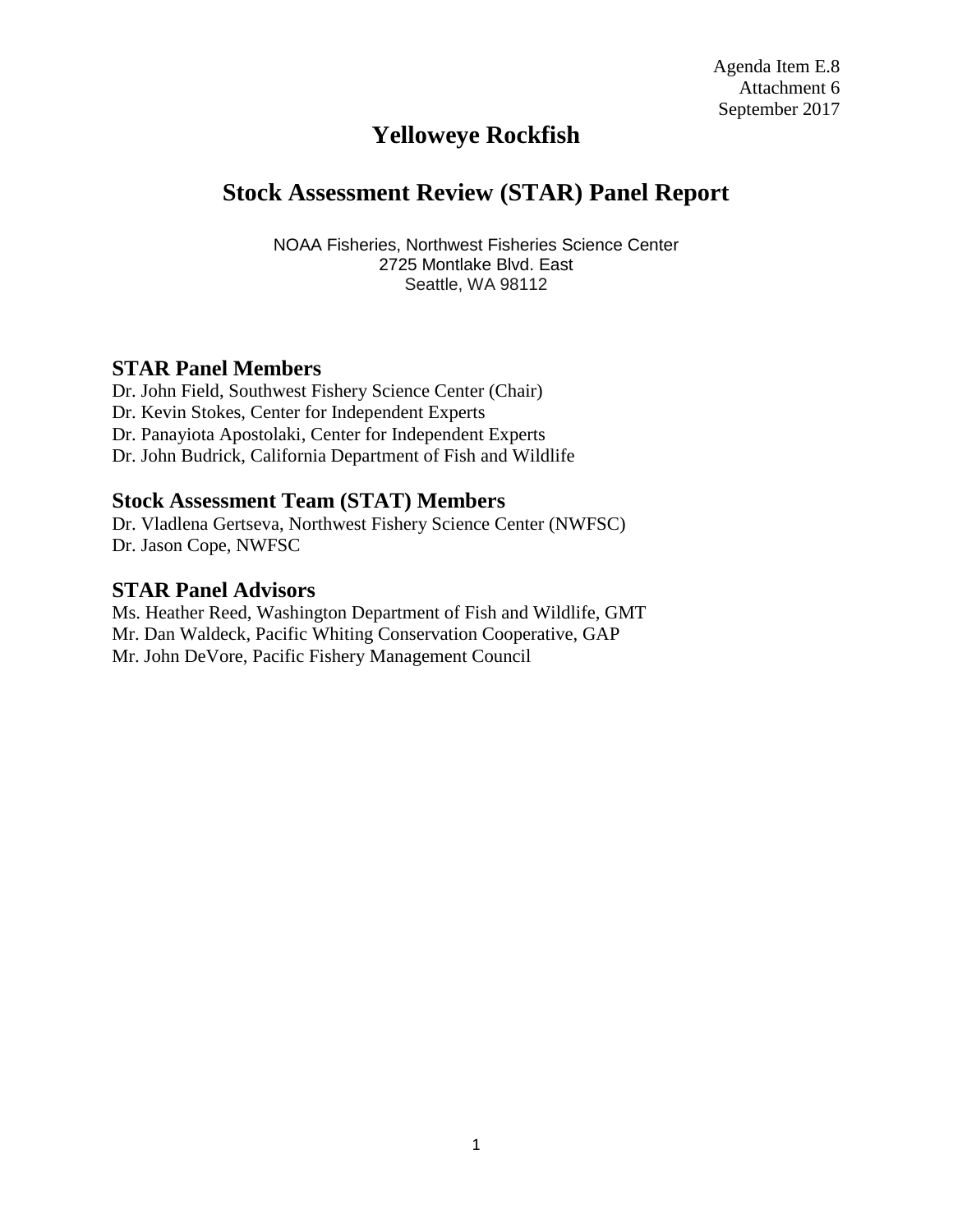## **Overview**

The STAR panel reviewed a new benchmark stock assessment of yelloweye rockfish over the course of a five-day meeting in Seattle, WA. While the stock is distributed from the western Gulf of Alaska to Baja, California, the assessment region covers the U.S. west coast ranging from the U.S.-Mexico border to the U.S.-Canada border. No linkages with yelloweye rockfish in Canadian waters are considered in this assessment. In 2011, the stock was modelled as a single stock with three explicit spatial areas (California, Oregon, and Washington). For this new benchmark, the species is again modeled as a single stock, but with two explicit spatial areas: waters off California and waters off Oregon and Washington. This revision is in response to the recognition that accurate assignment of catches and associated length and age data to the state level between Oregon and Washington is not possible, as there are considerable landings to either state by vessels from the other. Each area has its own unique catch history and fishing fleets (commercial and recreational), but the areas are linked by a common stock-recruit relationship.

The previous benchmark in 2009, updated in 2011, estimated steepness and natural mortality, but not recruitment. This new benchmark estimates recruitment but using fixed steepness and natural mortality. Despite these changes, the 2011 model and the current model show close correspondence. The model result is highly sensitive to the assumed value for natural mortality.

Changes during the STAR to the pre-STAR model are limited to a number of small "housekeeping" items. The pre-STAR model was well presented by the STAT which had undertaken extensive pre-STAR analyses to investigate data influences and model specification sensitivities. This provided a sound starting place and an excellent foundation for clear explorations and decisions during the review.

The STAR Panel recommends that this new assessment for yelloweye rockfish constitutes the best available scientific information on the current status of the stock and that it provides a suitable basis for management decisions.

## **Summary of Data and Assessment Models**

The assessment uses the Stock Synthesis modeling framework (version 3.30.04.02, released June 2, 2017).

Yelloweye rockfish has a sedentary life history, exhibit no clear ontogenetic migration by depth, and exploitation rates among areas have been different over time. These factors could in combination have contributed to different trends in abundance among areas and localized depletion. While modeled as a single stock, the assessment therefore keeps track of the separate areas (California and Oregon-Washington). Oregon vessels, particularly those from northern ports, frequently fish in waters off Washington but return to Oregon to land their catch. The same is true to some degree for Washington vessels as well. This issue has become more apparent in recent years, as larger, inter-agency catch reconstruction efforts have been developed. It is infeasible at present to consistently assign removals and biological data landed in Oregon and Washington to area of catch (i.e. Oregon or Washington) with acceptable precision.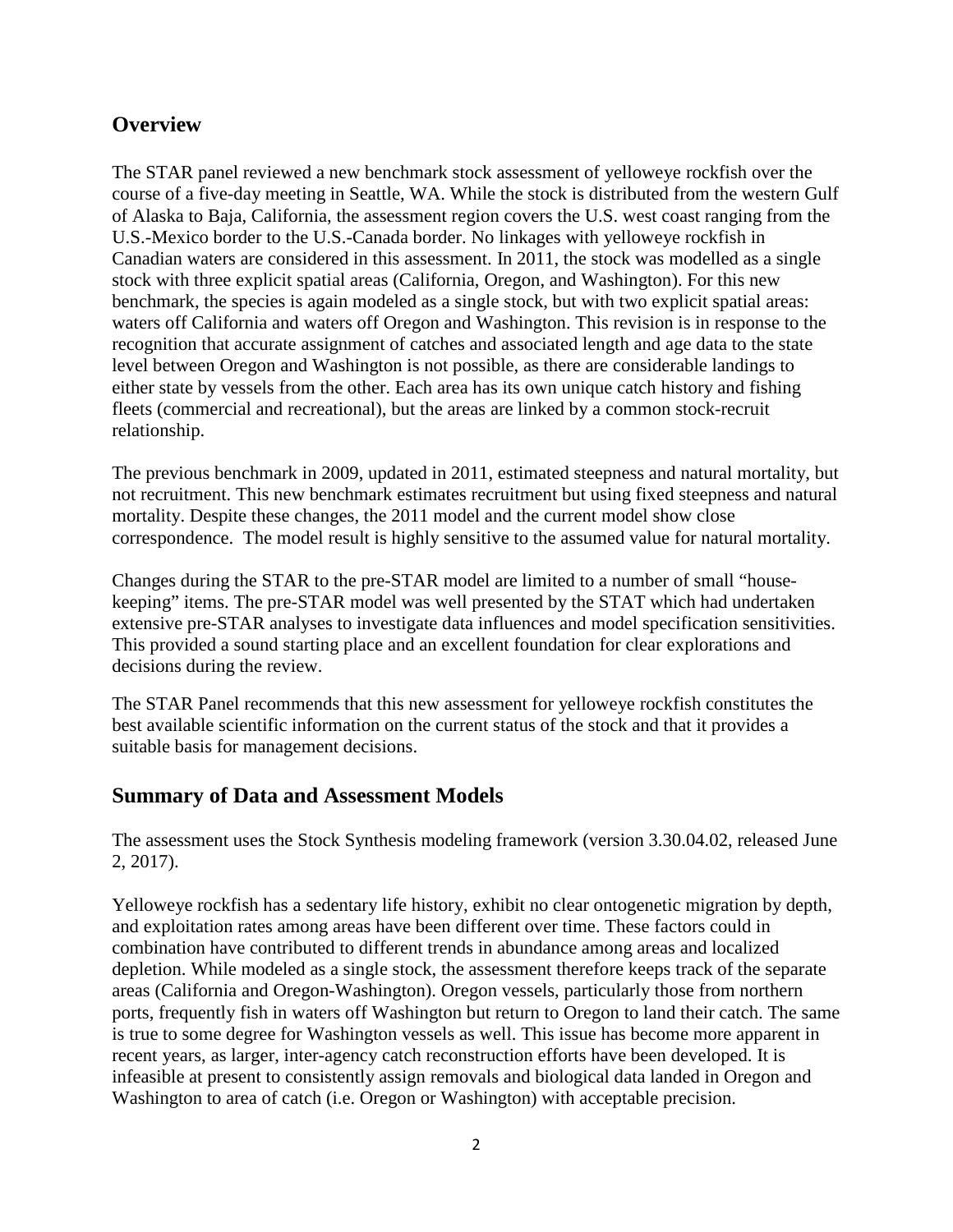The assessment period begins in 1889, when the very first catch records are available for the stock, with the assumption that previously the stock was in an unfished equilibrium condition. Data types used in the model include catch, and length and age frequency data from seven commercial and recreational fishing fleets. Fishery-dependent biological data used in the assessment are from both port-based and on-board observer sampling programs. Recreational observer data from Oregon and California were used to construct indices of relative abundance. Yelloweye rockfish catch in the International Pacific Halibut Commission's (IPHC) long-line survey is also included *via* an index of relative abundance for Washington and Oregon; IPHC length and age frequency data are also used. Relative biomass indices and information from biological sampling from trawl surveys were also included; these trawl surveys were conducted by the Northwest Fisheries Science Center (NWFSC) and the Alaska Fisheries Science Center (AFSC) of the National Marine Fisheries Service (NMFS). The STAR Panel and STAT discussed removal of indices for the final reference model but agreed to leave all in the final model; none have any significant influence on model results.

The model is primarily informed by length and age composition data (with a plus group at age 65) from a number of commercial and recreational fleets, as well as from the AFSC Triennial survey, the NWFSC Trawl survey, and the IPHC longline survey. Growth is assumed to follow the von Bertalanffy growth model, and the assessment explicitly estimates all parameters describing somatic growth. Estimates of growth parameters did not differ between sexes and the model therefore combines males and females. Selectivity by fleet was explored with allowance for domed forms. For all fleets, however, asymptotic selectivity was fit. Recruitment deviations are estimated (which was not the case in the 2011 model), with sigma R iterated to be close to 0.50. The resulting recruitment estimates look plausible in that general patterns appear to be similar or comparable to those for other rockfish stocks.

Externally estimated life history parameters, including those defining the length-weight relationship, female fecundity and maturity schedule were revised for this assessment to incorporate all new information. Recruitment dynamics are assumed to follow the Beverton-Holt stock-recruit function, and recruitment deviations are estimated. Natural mortality (0.044) and stock-recruitment steepness (0.718) are fixed at the values generated from meta-analytical studies, although the base model results are highly sensitive to both of these parameters, particularly natural mortality (M). When estimated with the prior, the model estimates a slightly higher natural mortality rate. Likelihood profiles indicate that age data are better fit with a lower M, length and index data tend to be better fit with a higher M. There was a similar pattern in the likelihoods with steepness, h, such that age data were better fit with a lower h, length and index data with a higher h.

### **Requests by the STAR Panel and Responses by the STAT**

Three sets of requests were made by the STAR Panel following presentation and consideration of the pre-STAR draft. The STAT responded fully to all items.

## **Round 1 of Requests (Tuesday, July 11th)**

*Request one: (1) One round of changes:*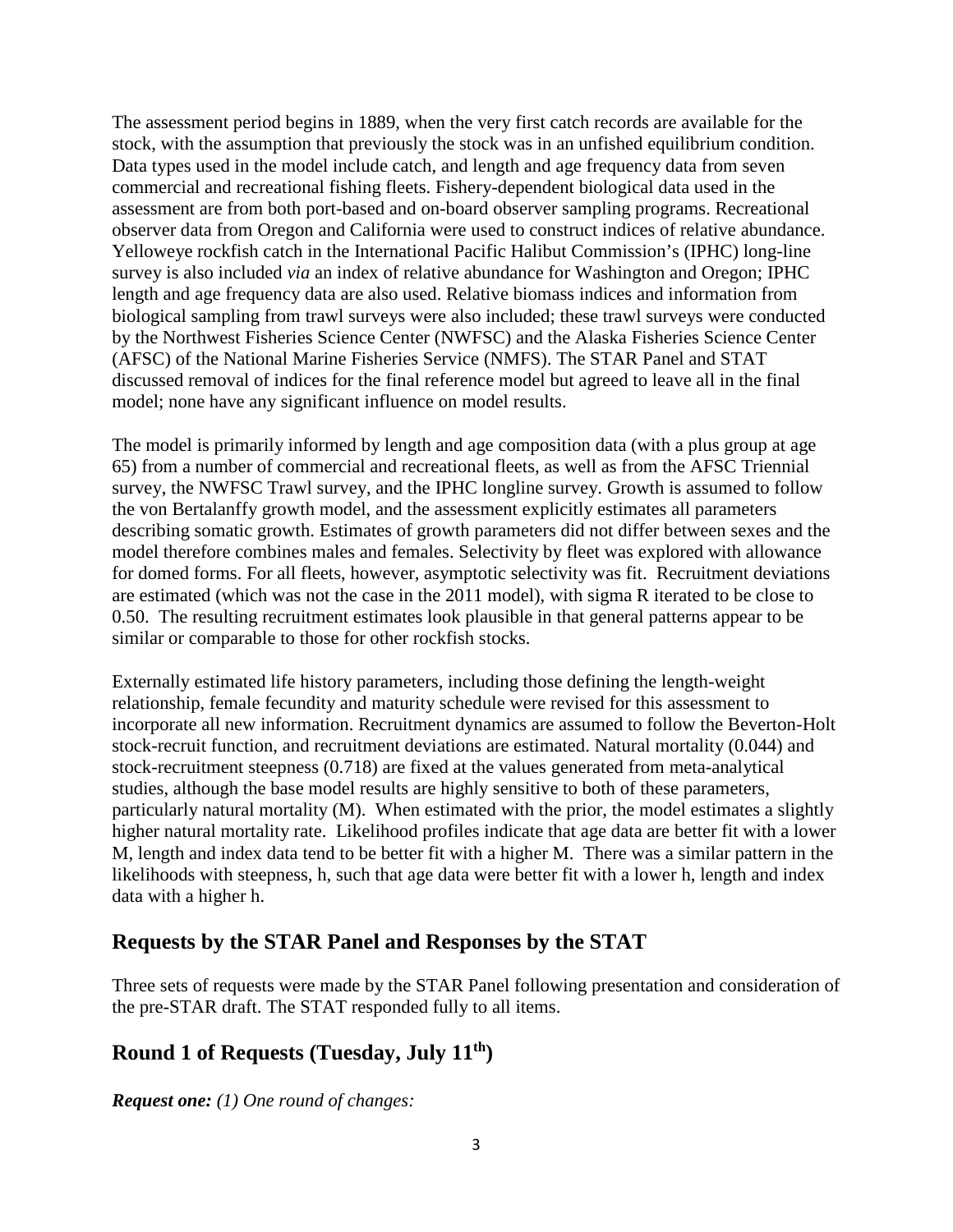- o *Include a ramp-up on CA non-trawl catches from 1889 to 1916.*
- o *Add newest maturity ogive.*
- o *Include mid 1940s-1960s catches off OR landed in CA.*
- o *Interpolate missing WA recreational catches.*
- o *Reconsider the inclusion of those recreational CPUE indices with poor diagnostics.*
- o *Compare r4ss outputs of original base case and the new base case.*

*Rationale: These were noted gaps in this assessment. These changes are expected to be part of the new base case model.*

**Response:** The STAT made the suggested changes and provided plots of the results. The panel noted the changes requested are small and for house-keeping purposes. Plots showing the revised base case and pre-STAR base case spawning output and depletion (plus MLE estimates of uncertainty) clearly show the small changes do not impact the model fit or results. The STAT chose to include all of the indices, including those with somewhat concerning diagnostics, as they had little influence in this model but could potentially be informative or improved upon in future updates. The model with house-keeping changes ess adopted as the new base case .

#### *Request two: Provide an M estimate using the 99th percentile of ages.*

#### *Rationale: This M estimation approach may be helpful in designing a decision table.*

**Response:** The 99<sup>th</sup> percentile of all age estimates used in the assessment was age 97, which was associated with a natural mortality rate of 0.056 with the Hamel prior (Hamel 2015). It was noted that when the model estimates M with the prior, the estimate is 0.058. All selectivities become asymptotic. Given the large number of age estimates well beyond the 99<sup>th</sup> percentile, it was agreed that the STAT's approach for determining the maximum age was appropriate. More relevant discussion followed on the result from request three.

*Request three:* Provide age distributions from all data sources in density plots by ageing institution and combined.

#### *Rationale: This may lend focus on true maximum age given ageing error.*

**Response:** The STAT provided the graph shown below (Figure 1), as well as the result of a catch curve using the best available set of age data (from the IHPC survey) for a variety of ending ages to evaluate the inferred total mortality estimates (Figure 2).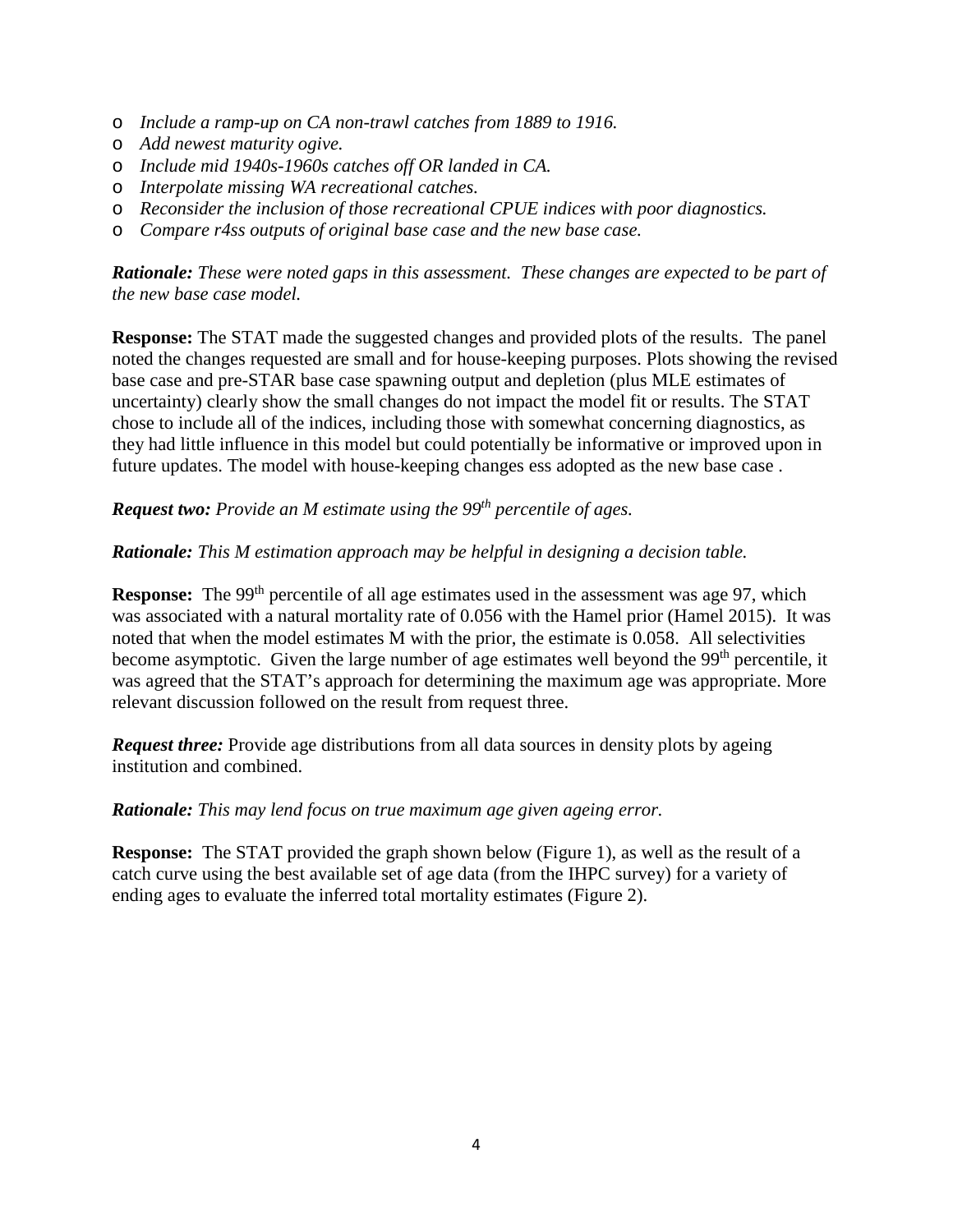

Figure 1: Frequency distribution of all ages used in the base Yelloweye rockfish stock assessment. Dotted line represents the 99th percentile of ages.



Figure 2: Catch curve analysis of the IPHC survey data for Yelloweye Rockfish. Note that the estimate of F at  $SPR_{50\%}$  in the base model is 0.022.

The base case model uses M of 0.044, based on an observed, third oldest aged fish of 123 years known to be from the California-Oregon-Washington region. The oldest from the region is 128 and oldest yelloweye from the literature is 147 (Love 2011), thought possibly to be from Alaska. The distribution of ages has a 99<sup>th</sup> percentile of 97 years. The catch curve analysis was indicative of the potential for M to be lower than assumed in the base model, but was not considered conclusive, particularly in light of discussions related to the potential for aging bias among different aging labs. Discussion focused on the most appropriate fixed value for M (and possible sensitivity tests on). When taking into account of all information provided by the STAT, the Panel agreed that the base model use of a fixed M of 0.044 was appropriate. These results and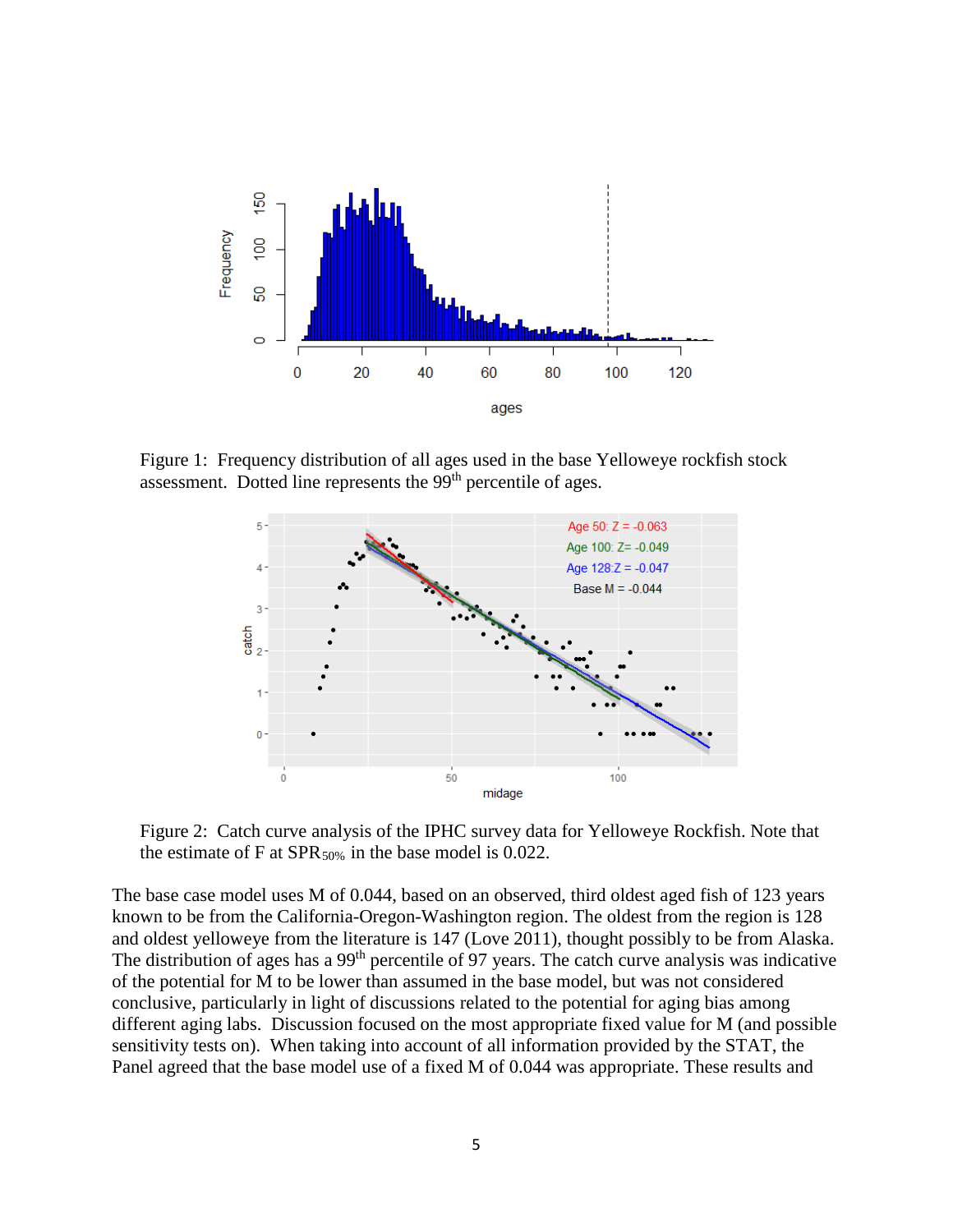consideration of M derived from the Hamel meta-analytically derived prior are also considered at Request (7).

*Request four: Sensitivity on recruitment distribution between the two areas. Fix the recruitment distribution parameter at 20S:80N. If the model is sensitive to this change, explore other scenarios. Provide an explanation of how this parameter affects model results and the basis for the choice of the original distribution.*

#### *Rationale: To understand how this parameter may affect model results.*

**Response:** The model estimate of the distributional fraction (60% OR-WA; 40% CA) is highly specified. The likelihood profile pattern is strong, with the length data providing the greatest influence (Figure 3), with good overall support coming from several length components (Figure 4). Estimates of the corresponding stock biomass and stock status are provided in Figures 5-6.

The panel had concerns regarding how the redistribution of recruitment relates to underlying stock distribution and the degree to which the model and results are sensitive to its specification. The likelihood profiles provided clearly demonstrate that the length composition data, especially from Oregon and California recreational fisheries, strongly suggest an average recruitment redistribution as used in the base case model. Changes in the redistribution ratio in either direction lead to much higher spawner output and relative spawning biomass results. While recognizing further work could be done to investigate how recruitment redistribution is modeled might be warranted the panel agreed with the STAT that the base case model should continue to use the 60:40 (WA:OR and CA) redistribution ratio.

In a supplementary analysis, the STAT provided an estimate of the time series of spawning output by area relative to the fixed ratio of recruitment distribution (Figure 7). This led to some discussion regarding the dispersal and distribution processes that could be necessary to justify the way the model treats this distribution and the resulting distribution of recruits (which are unlinked to the area spawning output), as the inference is that the population could be heavily depleted in one area and be sustained by high recruitment in another (less exploited) area. In sensitivity analyses, the STAT did explore a model structure with a single area, for which results did not diverge substantially from the two-area base model.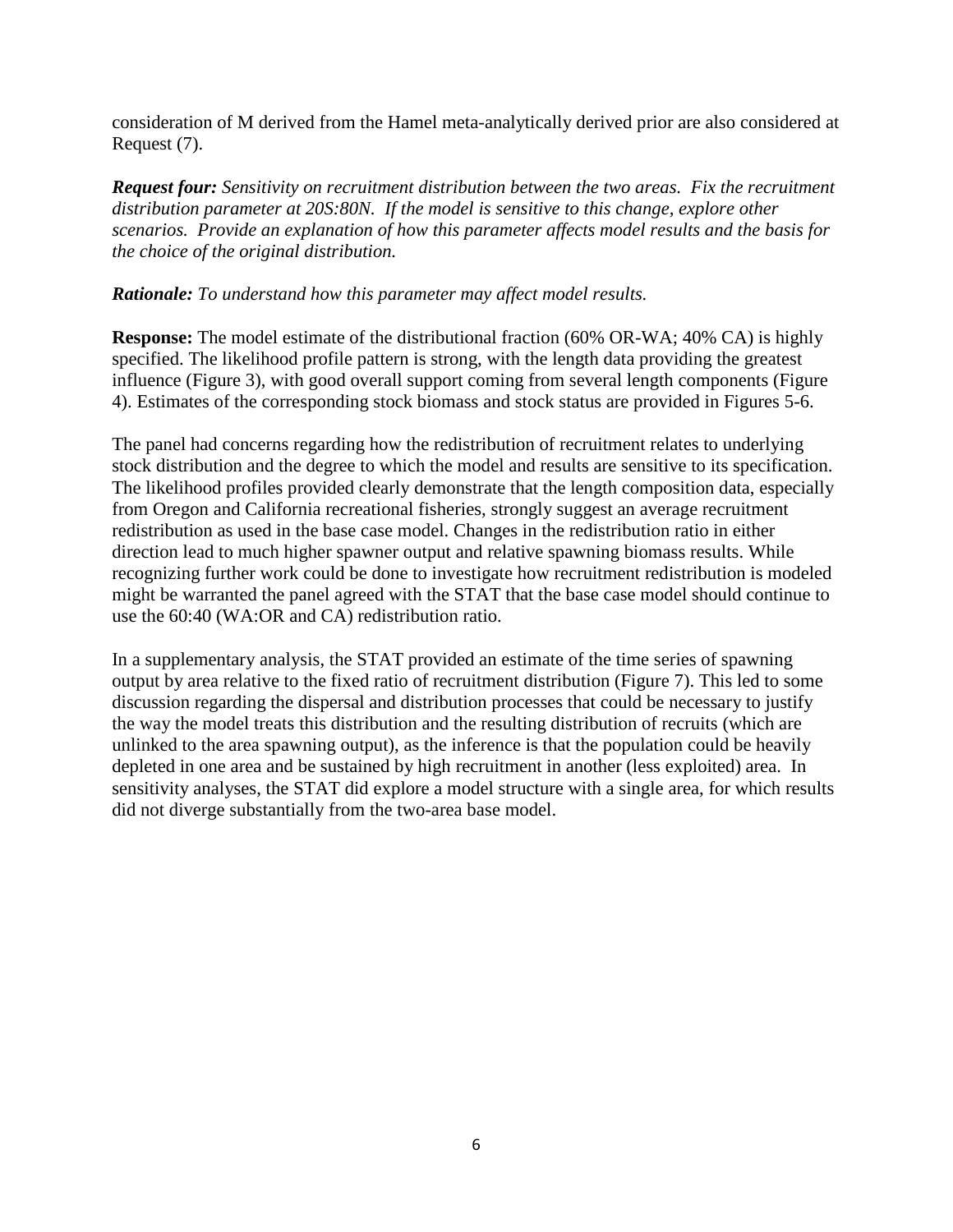

Figure 3. Likelihood profile for each data component and in total given different values of area specific recruit distribution parameter. The values are given in the logit transformation, but can be translated as, from left to right, as 80% ORWA: 20% CA; 70% ORWA: 30% CA; 60% ORWA: 40% CA; 50% ORWA: 50% CA; 40% ORWA: 60% CA.



Figure 4. Likelihood profile for each data source of the length likelihood component given different values of area specific recruit distribution parameter. The values are given in the logit transformation, but can be translated as, from left to right, as 80% ORWA: 20% CA; 70% ORWA: 30% CA; 60% ORWA: 40% CA; 50% ORWA: 50% CA; 40% ORWA: 60% CA.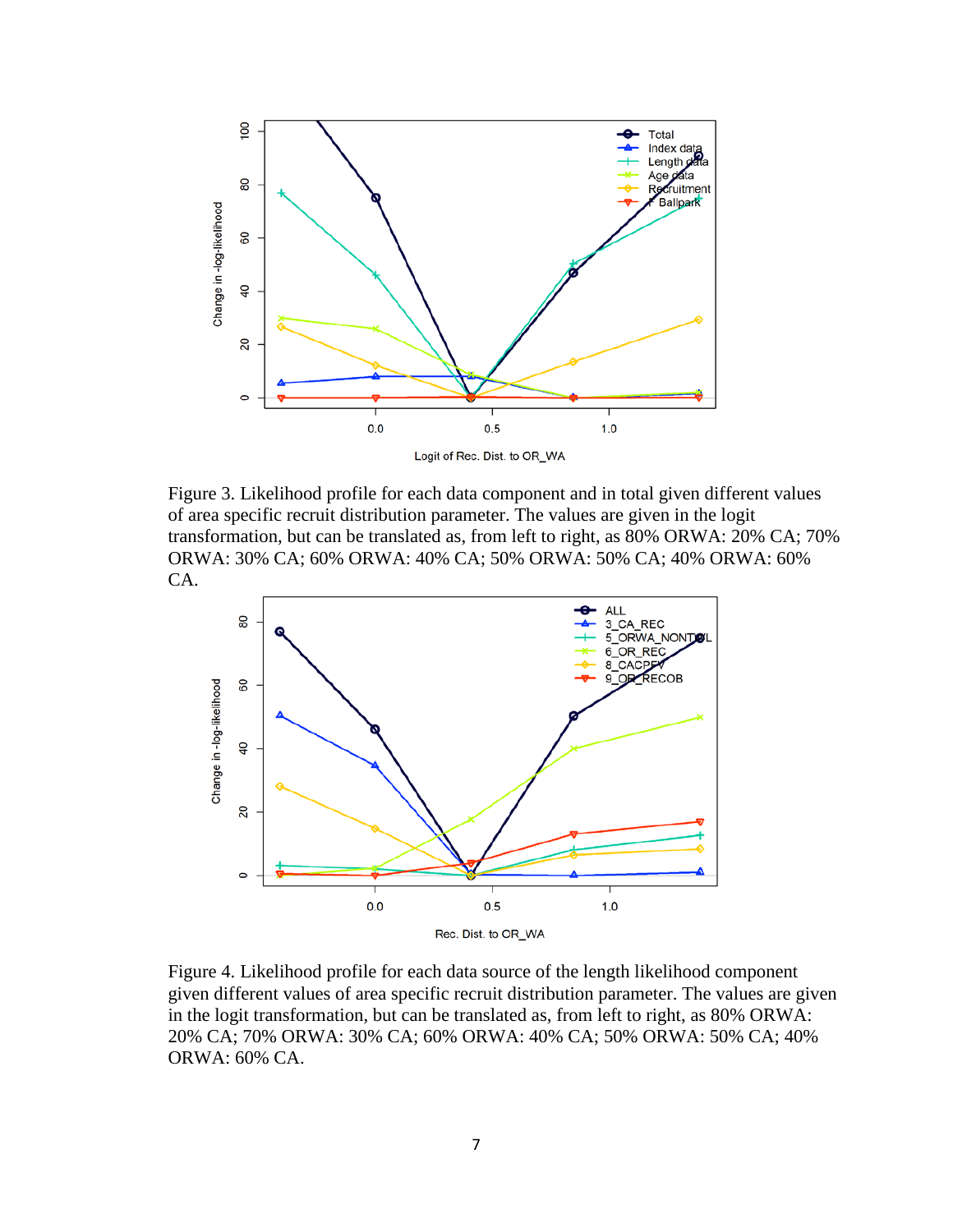

Figure 5: Model likelihood profile of the length composition components to the recruitment distribution parameter. BC refers to the base case reference model.



Figure 6: Model estimated depletion with alternative values of the recruitment distribution parameter.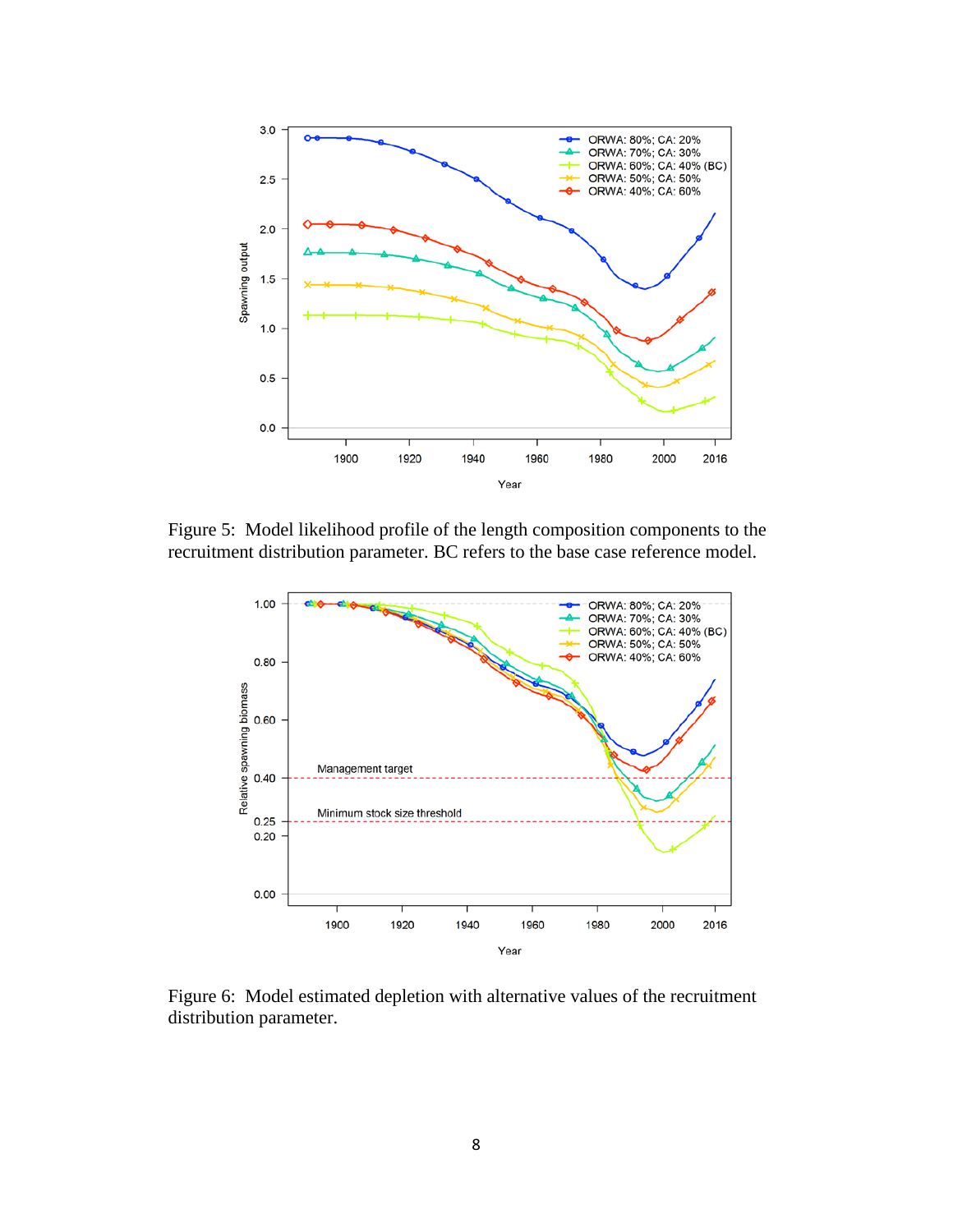

Figure 7: Spawning output ratio time series relative to the fixed ratio of recruitment distribution to each area, such that the solid lines indicate the spawning output (SO) ratio (SOarea/SOtotal), and broken lines are the fixed proportion of distributed recruits (40% CA, 60% ORWA).

*Request 5: Provide a model run with only the Washington Recreational Dockside CPUE index; keep all the other compositional data in the model. The specification in the request was for a single run with very different distribution.*

*Rationale: This index had a different trend than the others. We want to understand the sensitivity to this index.*

**Results:** The pre-STAR sensitivity/influence tests showed little influence for any individual index. However, because the WA recreational dockside index shows a slight upward trend and no other index does, the panel asked for a model run with only that index included. The results shown above are consistent with the pre-STAR influence/sensitivity exploration suggesting minimal influence of the index data (Figure 8). The panel and STAT agreed to continue with the base case model including all indices.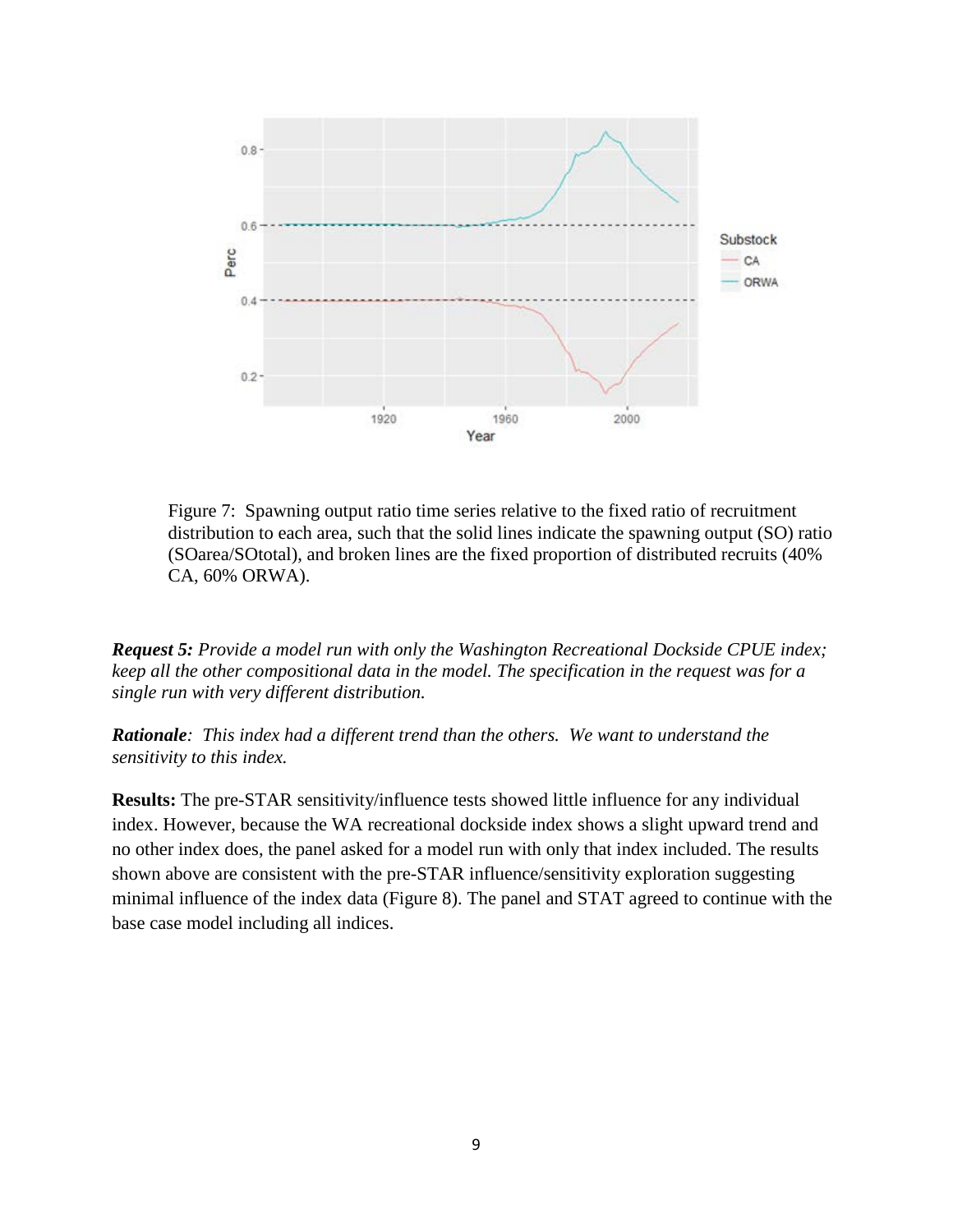

Figure 8: Base model contrasted with model that included only the Washington dockside fishery index.

#### **2nd Set of Requests to the Yelloweye STAT**

*Request 6: Jitter the new base model.*

*Rationale: Final check for a global minimum.*

**Response:** Jitter runs either recovered the base model or found solutions outside of -2 log likelihood units. These results support that the current reference model is at the global minimum.

*Request 7: Decision table explorations:*

o *Provide projections assuming a range of M values from 0.037 to 0.056 as a possible axis of uncertainty for a decision table.*

o *Provide projections assuming a range of h values from 0.509 to 0.894 as a possible axis of uncertainty for a decision table.*

*Rationale: To explore possible axes of uncertainty.*

**Response:** The panel discussed axes for states of nature and appropriate trial parameterization for natural mortality (M) and steepness (*h*). The M values are chosen based on the oldest ever estimated age of 147 (possibly for a fish from Alaska) and the 99<sup>th</sup> percentile of all aged samples. It was decided not to use 12.5 and 87.5 percentiles from the Hamel meta-analytically derived prior (being 0.031 and 0.063) as these are very wide, with the lower value corresponding to a maximum age of 175 years. This is generally regarded as unreasonable. The *h* values chosen, however, are the 12.5 and 87.5 percentiles of the prior on steepness. The values for investigation were chosen after extensive discussion with all present for the review. Discussion included consideration of model precision and model specification uncertainty. The M and *h* values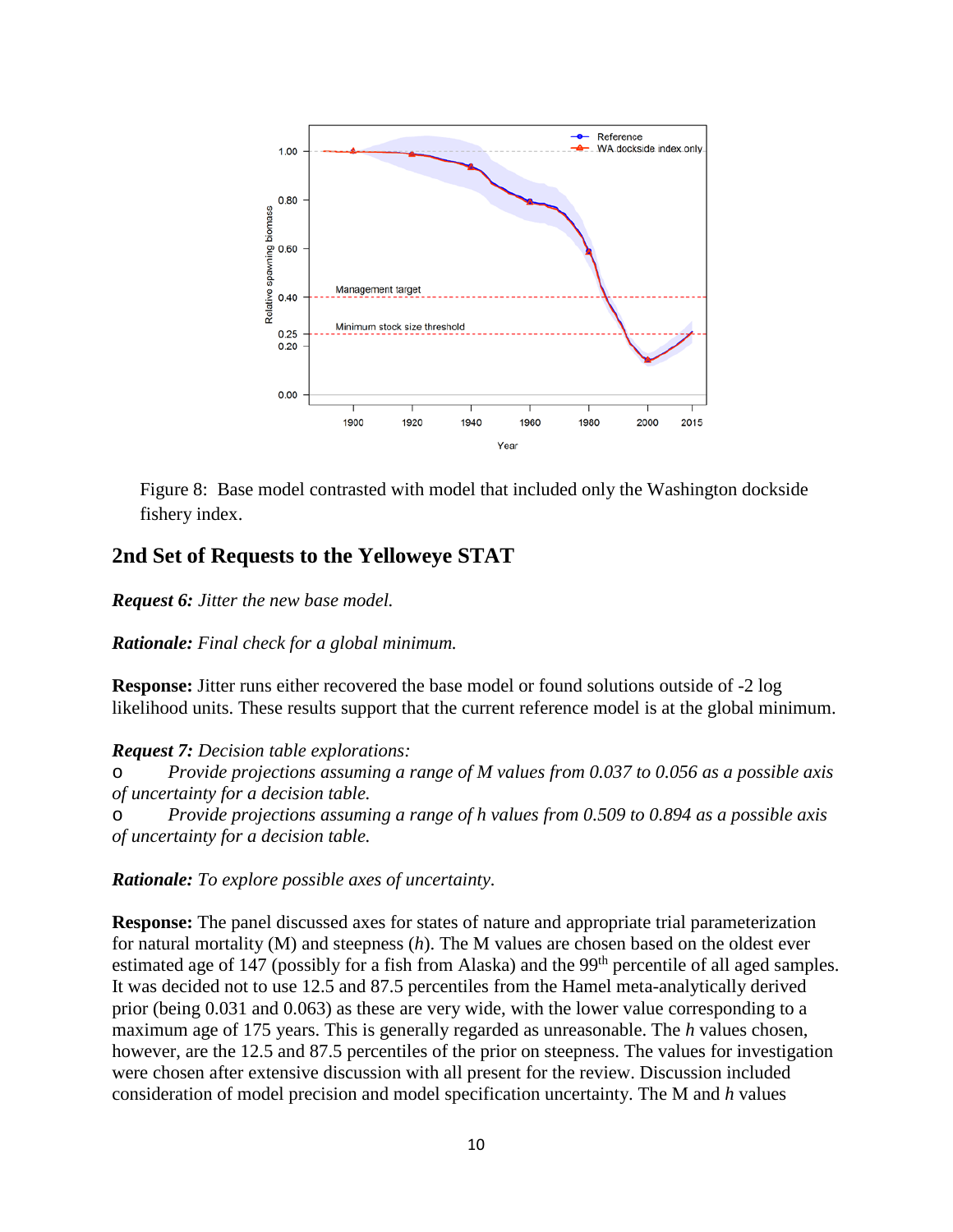chosen to span states of nature are considered to account for model specification error and are larger than uncertainty just associated with the base case run.

The STAT provided graphical results and full model results for all models covering the 5 states of nature (see Figure 9). The low M and low *h* model runs are very similar while the high *h* model shows results within the base case model uncertainty. The panel and STAT agreed that the low and high M models provided sufficient coverage of states of nature to be used in Decision Tables. These became the basis for Request (8).



Figure 9: Sensitivity runs to support Decision Table exploration

## **3rd Set of Requests to the Yelloweye STAT**

*Request 8: Based on the previous explorations, M provides a reasonable contrast for the major axis of uncertainty. The range of values of M are: low state: 0.037, base: 0.044, high state: 0.056. Provide a draft Decision table with the following catch streams under those states of nature:*

- o *60% of the rebuilding ACL under an SPR of 76%.*
- o *100% of the rebuilding ACL under an SPR of 76%.*

*Rationale: Final check of the decision table.*

**Response:** The STAT provided Decision Tables as requested using the catch streams specified by the GMT/GAP. After one iteration to correct an error in the catch streams, the Panel, STAT,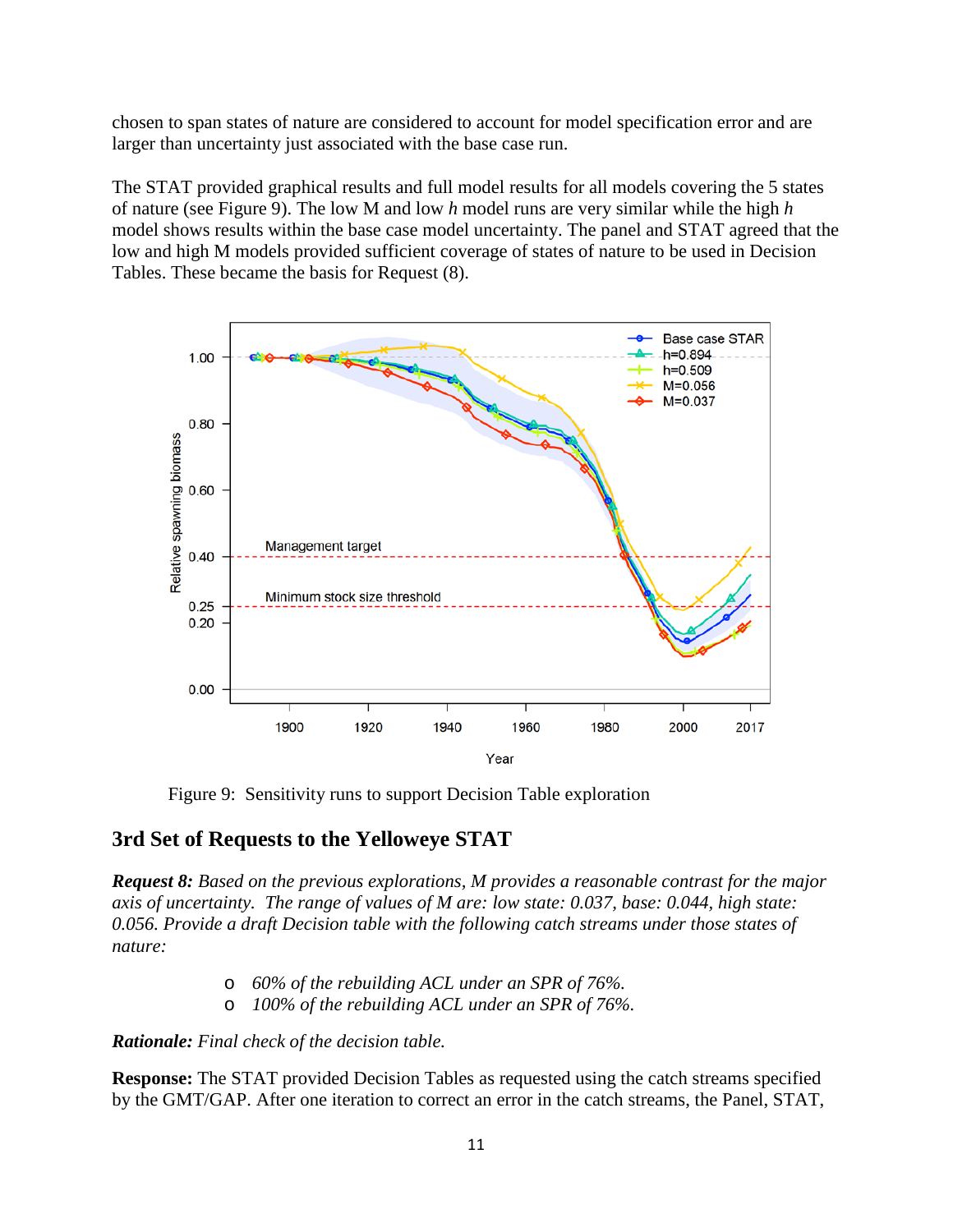and GAP/GMT representatives accepted the Decision Tables provided.

## **Description of the Base Model and Alternative Models used to Bracket Uncertainty**

The base/reference model uses all fishery-dependent and -independent indices and all composition data as in the pre-STAR model. Only small house-keeping changes have been made, as in request (1). The model is regarded as a good representation of the overall stock status and, although it is differently configured to the previous benchmark model and estimates recruitment instead of h and M (as previously), it shows good continuity with that previous model. However, it should be noted that the current base case model estimates higher productivity, largely as a consequence of the value used for steepness (h), and indications of recent strong recruitment. Resulting yield estimates are therefore larger than previously estimated.

Uncertainty as represented by the approximate 95% asymptotic confidence limits within the base case model is not large given the use of fixed parameters and model specification error is regarded as the main source of uncertainty. While the base case is the best available information to guide decision-making, uncertainty associated with it is not perceived to be symmetrical, as there appears to be a higher likelihood of the stock having a higher, rather than a lower, natural mortality rate. This is driven by the length and index data in the base model, as the age data tend to fit better with a lower M based on likelihood profiles. Uncertainty related to less productivity can be captured equally through M and h specification while uncertainty associated with potential higher productivity is best captured by variation in M. The base model has a fixed h of 0.718 and M of 0.044. The models used to represent alternative states of nature use M values of 0.037 and 0.057.

## **Technical Merits of the Assessment**

The assessment used the latest version of SS3 and made good use of the available data. The rationale for the single stock-two area model was well articulated as were reasons for moving from a model that estimates h and M to one fixing them while estimating recruitment. The STAT provided a very thorough analysis of data influence and specification sensitivity which provided an excellent basis for discussion and agreement on a base case model and axes of uncertainty including natural mortality, steepness and the shape of the selectivities employed (Figure 10). Full diagnostics were made available. The STAT was very responsive to requests from the panel.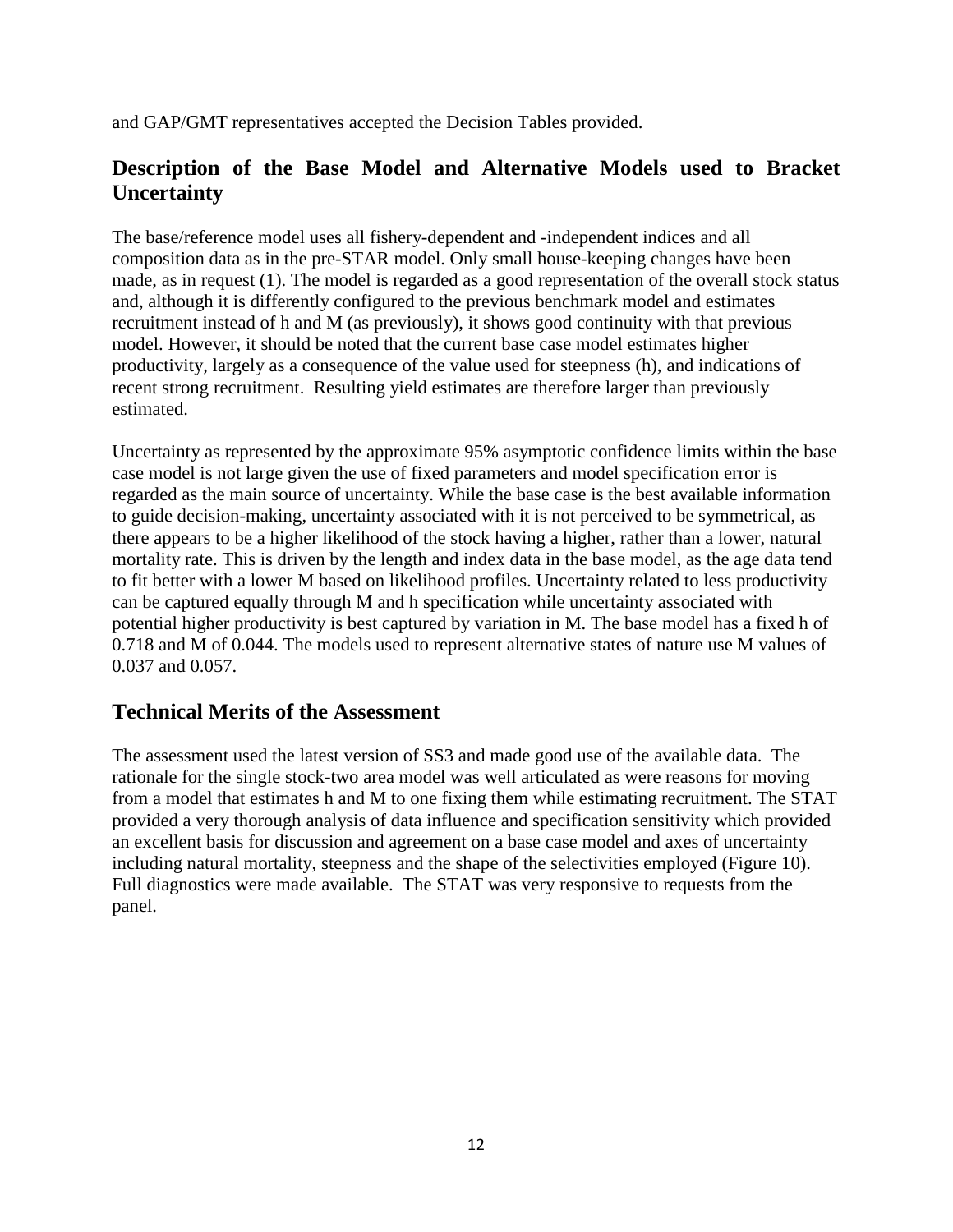

Figure 10: Example of sensitivity analysis provided by the STAT to help guide STAR Panel discussions.

### **Technical Deficiencies of the Assessment**

There were no technical deficiencies identified. The approach used was standard except for the two area formulation with recruitment redistribution set constant through time; exploration of the model suggested this was a reasonable approach. Index data are not informative and the model relies heavily on length and age composition data – there are no clear patterns in the residuals for age and length and no indication of a need for further model development (e.g., selectivity blocking).

### **Areas of Disagreement Regarding STAR Panel Recommendations**

Among STAR Panel members (including GAP, GMT, and PFMC representatives): There were no areas of disagreement.

Between the STAR Panel and the STAT: There were no areas of disagreement.

# **Management, Data, or Fishery Issues raised by the GMT or GAP Representatives during the STAR Panel Meeting**

Representatives provided insights and comments on data sources and how management changes might affect, for example, fishery-dependent indices. No major issues were identified.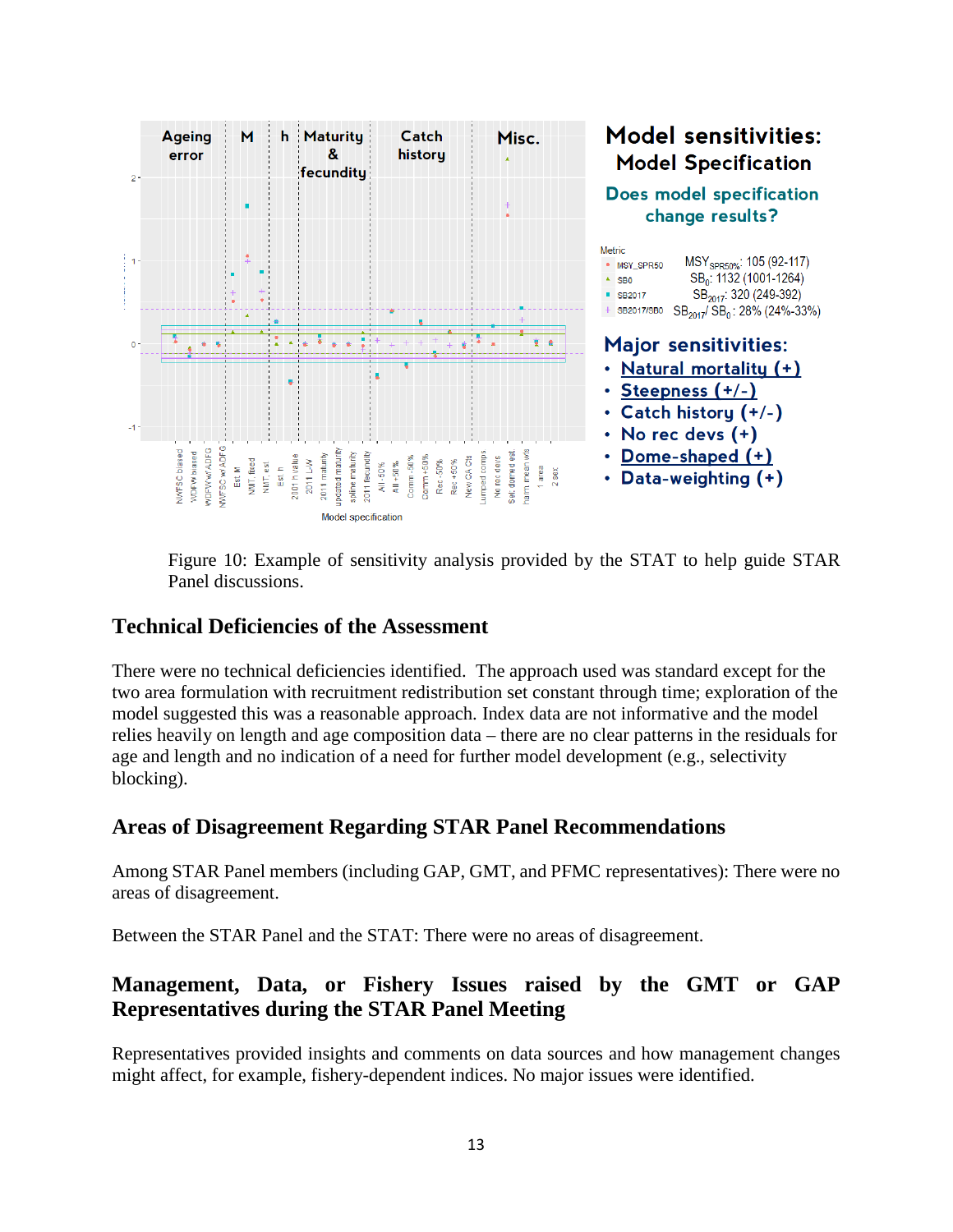### **Unresolved Problems and Major Uncertainties**

Key problems and uncertainties for the model include a lack of clearly representative indices of abundance, sparse length and age data, and continued uncertainty over the natural mortality rate and steepness. Nevertheless, the model is regarded as sufficiently robust to provide management advice. The major uncertainty within the existing model is associated with natural mortality, with an indication the model would fit well to higher M. Ageing studies suggest some still-unresolved differences between otolith reading by institutions (see below in research recommendations) which may have implications for the specification of M in future models.

### **Recommendations for Future Research and Data Collection**

Although data are available from a number of sources to inform this model, both index and compositional data to inform this stock remain relatively sparse. Efforts to increase sampling for length and age data would be very beneficial for future assessment efforts.

In evaluating the results of age determination cross-reads between WDFW and NWFSC age estimates, it has become apparent that there may be some bias in age estimation methods by one or another of these laboratories. Specifically, there is some indication that while there was strong agreement on fish up to age 32, age estimates produced by WDFW efforts for older individuals are significantly older than estimates on the same fish produced by both the NWFSC and the Alaska Department of Fish and Game (ADFG). Given the high sensitivity of the model results to the presumed values of natural mortality, which are greatly informed by age distributions, further investigation into the likely causes of these discrepancies would be a very high research priority. Additional research efforts to confirm age estimation results using age validation methods (such as bomb radiocarbon or lead 210 validation) would also be beneficial in resolving such differences.

The IPHC longline survey index is based on a delta-GLMM in which station effects represent the spatial information to inform the model. As most stations do not regularly encounter yelloweye, this approach results in exclusion of nearly half of the positive observations available from this survey to inform the index. Analysis to investigate whether a geostatistical approach, using the VAST package and/or other geostatistical methods, instead of fixed station effects, may improve the information content of this index for future assessments.

A long standing research recommendation for this (and other) stocks has been the development of appropriate surveys (such as some form of hook and line, and/or visual survey) that could lead to indices that might better inform assessments. Selectivity of the surveys was a large source of uncertainty identified in the sensitivity analysis (Figure 9). When selectivity was estimated the model the result was dome shaped for not only the recreational fisheries, but for others as well resulting in depletion of 72.8% and implausible values of spawning biomass in 2017 (2412 mt vs. 323 mt for the base case). While the degree of dome shape resulting from free estimation may not be plausible, estimation of a representative selectivity proved difficult without data to inform what size classes were present yet unobserved. Assuming selectivity is asymptotic results in more conservative estimates of scale and depletion. As the current base model estimated asymptotic selectivity for all fishery independent and fishery-dependent data sources, despite